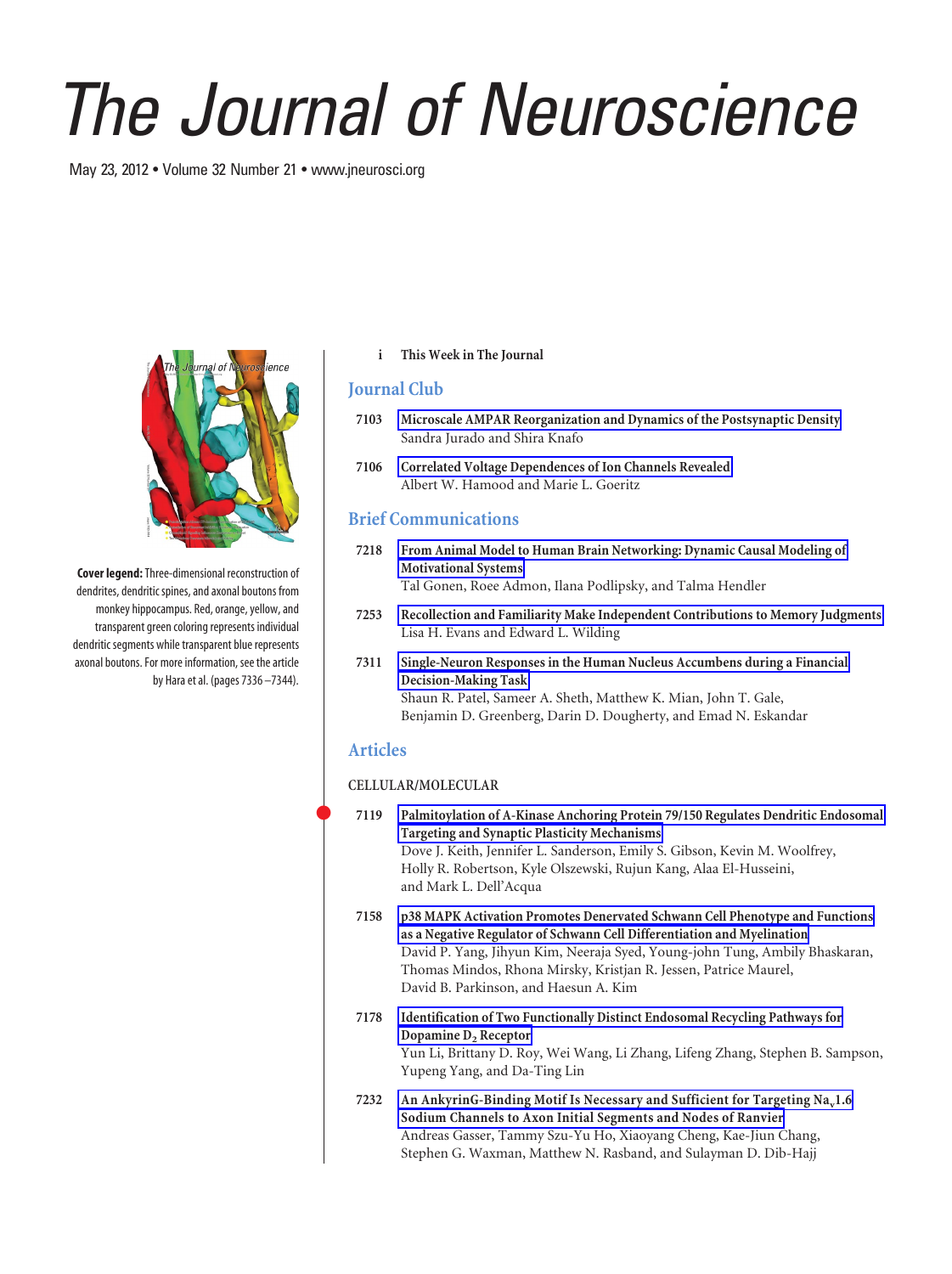|                              | 7278 | Lymphocyte Cell Kinase Activation Mediates Neuroprotection during Ischemic<br>Preconditioning<br>Ok-Nam Bae, Krishnamurthy Rajanikant, Jiangyong Min, Jeremy Smith,<br>Seung-Hoon Baek, Kelsey Serfozo, Siamak Hejabian, Ki Yong Lee,<br>Mounzer Kassab, and Arshad Majid                                                                                                            |  |  |
|------------------------------|------|--------------------------------------------------------------------------------------------------------------------------------------------------------------------------------------------------------------------------------------------------------------------------------------------------------------------------------------------------------------------------------------|--|--|
|                              | 7301 | In Vivo Visualization of Delta Opioid Receptors upon Physiological Activation<br><b>Uncovers a Distinct Internalization Profile</b><br>Lauren Faget, Eric Erbs, Julie Le Merrer, Gregory Scherrer, Audrey Matifas,<br>Nadia Benturquia, Florence Noble, Marion Decossas, Marc Koch, Pascal Kessler,<br>Jean-Luc Vonesch, Yannick Schwab, Brigitte L. Kieffer, and Dominique Massotte |  |  |
|                              | 7336 | Synaptic Distributions of GluA2 and PKM $\zeta$ in the Monkey Dentate Gyrus and Their<br>Relationships with Aging and Memory<br>Yuko Hara, Michael Punsoni, Frank Yuk, C. Sehwan Park, William G. M. Janssen,<br>Peter R. Rapp, and John H. Morrison                                                                                                                                 |  |  |
|                              |      | DEVELOPMENT/PLASTICITY/REPAIR                                                                                                                                                                                                                                                                                                                                                        |  |  |
|                              | 7191 | Fibroblast Growth Factor 8 Organizes the Neocortical Area Map and Regulates<br><b>Sensory Map Topography</b>                                                                                                                                                                                                                                                                         |  |  |
|                              |      | Stavroula Assimacopoulos, Tina Kao, Naoum P. Issa, and Elizabeth A. Grove                                                                                                                                                                                                                                                                                                            |  |  |
|                              | 7225 | Plasticity of Recurrent Inhibition in the Drosophila Antennal Lobe<br>Indulekha P. Sudhakaran, Eimear E. Holohan, Sahar Osman, Veronica Rodrigues,<br>K. VijayRaghavan, and Mani Ramaswami                                                                                                                                                                                           |  |  |
|                              | 7287 | Integration of H-2Z1, a Somatosensory Cortex-Expressed Transgene, Interferes with<br>the Expression of the Satb1 and Tbc1d5 Flanking Genes and Affects the<br>Differentiation of a Subset of Cortical Interneurons<br>Nicolas Narboux-Nême, Rosette Goïame, Marie-Geneviève Mattéi,<br>Michel Cohen-Tannoudji, and Marion Wassef                                                     |  |  |
|                              | 7325 | Kindlin-1 Enhances Axon Growth on Inhibitory Chondroitin Sulfate Proteoglycans<br>and Promotes Sensory Axon Regeneration<br>Chin Lik Tan, Melissa R. Andrews, Jessica C. F. Kwok, Tristan G. P. Heintz,<br>Laura F. Gumy, Reinhard Fässler, and James W. Fawcett                                                                                                                     |  |  |
|                              | 7356 | Acetylcholine Receptors Enable the Transport of Rapsyn from the Golgi Complex to<br>the Plasma Membrane<br>Jee-Young Park, Hiromi Ikeda, Takanori Ikenaga, and Fumihito Ono                                                                                                                                                                                                          |  |  |
| BEHAVIORAL/SYSTEMS/COGNITIVE |      |                                                                                                                                                                                                                                                                                                                                                                                      |  |  |
|                              | 7109 | Bimodal Control of Fear-Coping Strategies by CB <sub>1</sub> Cannabinoid Receptors<br>Mathilde Metna-Laurent, Edgar Soria-Gómez, Danièle Verrier, Martina Conforzi,<br>Pierrick Jégo, Pauline Lafenêtre, and Giovanni Marsicano                                                                                                                                                      |  |  |
|                              | 7146 | Your Goal Is Mine: Unraveling Mimetic Desires in the Human Brain<br>Maël Lebreton, Shadia Kawa, Baudouin Forgeot d'Arc, Jean Daunizeau,<br>and Mathias Pessiglione                                                                                                                                                                                                                   |  |  |
|                              | 7169 | Neural Measures Reveal a Fixed Item Limit in Subitizing<br>Edward F. Ester, Trafton Drew, Daniel Klee, Edward K. Vogel, and Edward Awh                                                                                                                                                                                                                                               |  |  |
|                              | 7202 | Scene Representations in Parahippocampal Cortex Depend on Temporal Context<br>Nicholas B. Turk-Browne, Mason G. Simon, and Per B. Sederberg                                                                                                                                                                                                                                          |  |  |
|                              | 7244 | Uncovering a Context-Specific Connectional Fingerprint of Human Dorsal<br><b>Premotor Cortex</b><br>Marius Moisa, Hartwig R. Siebner, Rolf Pohmann, and Axel Thielscher                                                                                                                                                                                                              |  |  |
|                              |      |                                                                                                                                                                                                                                                                                                                                                                                      |  |  |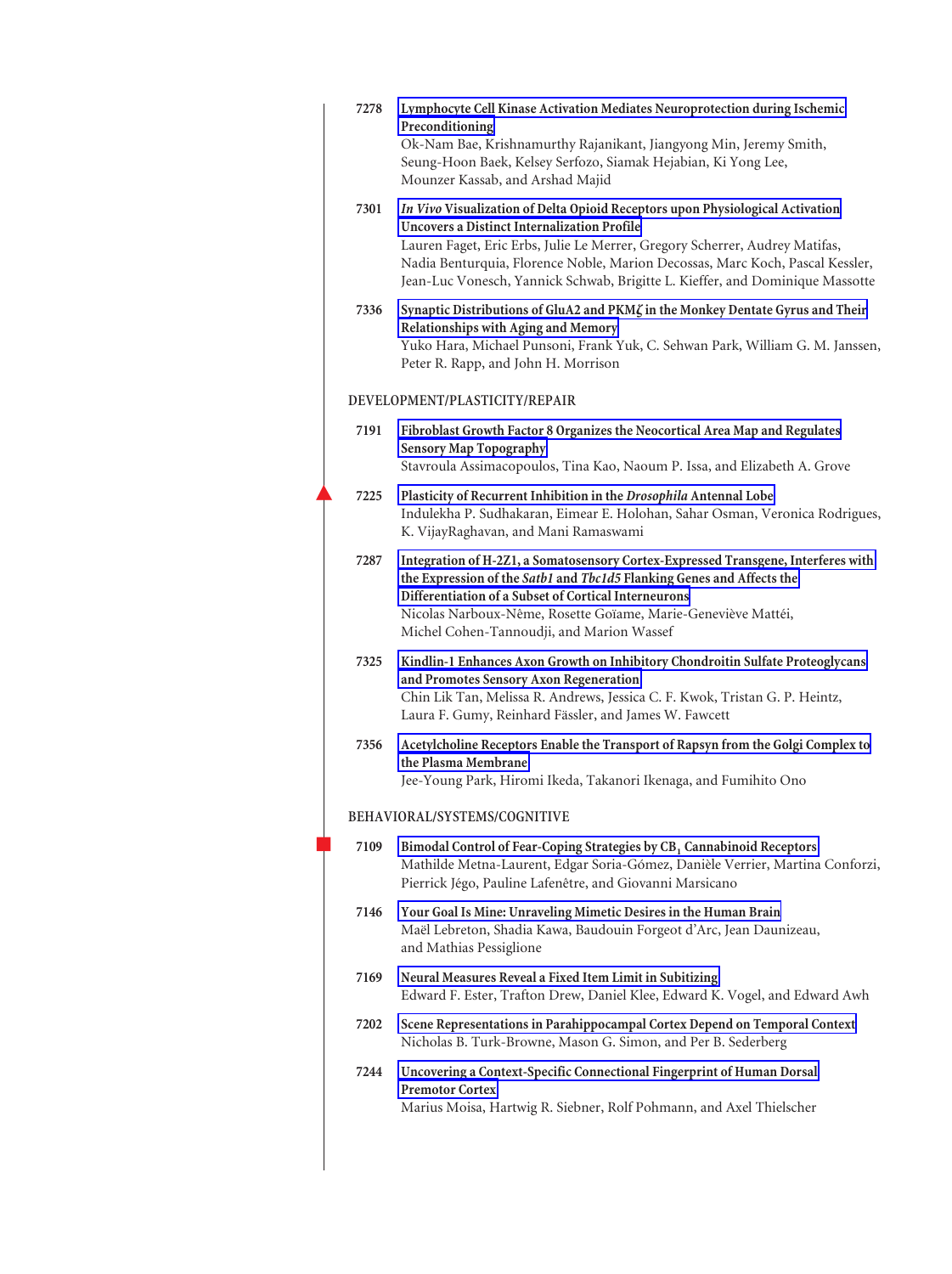| 7258                    | Initial Neighborhood Biases and the Quality of Motion Stimulation Jointly Influence<br>the Rapid Emergence of Direction Preference in Visual Cortex<br>Stephen D. Van Hooser, Ye Li, Maria Christensson, Gordon B. Smith,<br>Leonard E. White, and David Fitzpatrick                                                                                                                                                                                                                                                                                                                                                  |  |
|-------------------------|-----------------------------------------------------------------------------------------------------------------------------------------------------------------------------------------------------------------------------------------------------------------------------------------------------------------------------------------------------------------------------------------------------------------------------------------------------------------------------------------------------------------------------------------------------------------------------------------------------------------------|--|
| 7316                    | Striatal Dopamine $D_2/D_3$ Receptors Mediate Response Inhibition and Related Activity<br>in Frontostriatal Neural Circuitry in Humans<br>Dara G. Ghahremani, Buyean Lee, Chelsea L. Robertson, Golnaz Tabibnia,<br>Andrew T. Morgan, Natalie De Shetler, Amira K. Brown, John R. Monterosso,<br>Adam R. Aron, Mark A. Mandelkern, Russell A. Poldrack, and Edythe D. London                                                                                                                                                                                                                                          |  |
| 7364                    | Modulatory Effects of Metabotropic Glutamate Receptors on Local Cortical Circuits<br>Roberto De Pasquale and S. Murray Sherman                                                                                                                                                                                                                                                                                                                                                                                                                                                                                        |  |
| 7373                    | Running Speed Alters the Frequency of Hippocampal Gamma Oscillations<br>Omar J. Ahmed and Mayank R. Mehta                                                                                                                                                                                                                                                                                                                                                                                                                                                                                                             |  |
| 7384                    | Muscle Coordination Is Habitual Rather than Optimal<br>Aymar de Rugy, Gerald E. Loeb, and Timothy J. Carroll                                                                                                                                                                                                                                                                                                                                                                                                                                                                                                          |  |
| 7392                    | Selectively Silencing GSK-3 Isoforms Reduces Plaques and Tangles in Mouse Models<br>of Alzheimer's Disease<br>David E. Hurtado, Laura Molina-Porcel, Jenna C. Carroll, Caryn MacDonald,<br>Awo K. Aboagye, John Q. Trojanowski, and Virginia M.-Y. Lee                                                                                                                                                                                                                                                                                                                                                                |  |
| NEUROBIOLOGY OF DISEASE |                                                                                                                                                                                                                                                                                                                                                                                                                                                                                                                                                                                                                       |  |
| 7137                    | Hyperdynamic Microtubules, Cognitive Deficits, and Pathology Are Improved in Tau<br>Transgenic Mice with Low Doses of the Microtubule-Stabilizing Agent BMS-241027<br>Donna M. Barten, Patrizia Fanara, Cathy Andorfer, Nina Hoque,<br>P. Y. Anne Wong, Kristofor H. Husted, Gregory W. Cadelina, Lynn B. DeCarr,<br>Ling Yang, Victoria Liu, Chancy Fessler, Joan Protassio, Timothy Riff,<br>Holly Turner, Christopher G. Janus, Sethu Sankaranarayanan, Craig Polson,<br>Jere E. Meredith, Gemma Gray, Amanda Hanna, Richard E. Olson,<br>Soong-Hoon Kim, Gregory D. Vite, Francis Y. Lee, and Charles F. Albright |  |
| 7208                    | Retinal Guanylyl Cyclase Isozyme 1 Is the Preferential In Vivo Target for<br><b>Constitutively Active GCAP1 Mutants Causing Congenital Degeneration</b><br>of Photoreceptors<br>Elena V. Olshevskaya, Igor V. Peshenko, Andrey B. Savchenko,<br>and Alexander M. Dizhoor                                                                                                                                                                                                                                                                                                                                              |  |
| 7267                    | Activity-Dependent Alternative Splicing Increases Persistent Sodium Current<br>and Promotes Seizure<br>Wei-Hsiang Lin, Cengiz Günay, Richard Marley, Astrid A. Prinz,<br>and Richard A. Baines                                                                                                                                                                                                                                                                                                                                                                                                                        |  |
| 7345                    | A New Mechanism for Transmissible Prion Diseases<br>Natallia Makarava, Gabor G. Kovacs, Regina Savtchenko, Irina Alexeeva,<br>Valeriy G. Ostapchenko, Herbert Budka, Robert G. Rohwer, and Ilia V. Baskakov                                                                                                                                                                                                                                                                                                                                                                                                           |  |
| 7403                    | LTP Induction Translocates Cortactin at Distant Synapses in Wild-Type But Not Fmr1<br>Knock-Out Mice<br>Ronald R. Seese, Alex H. Babayan, Adam M. Katz, Conor D. Cox,<br>Julie C. Lauterborn, Gary Lynch, and Christine M. Gall                                                                                                                                                                                                                                                                                                                                                                                       |  |
|                         |                                                                                                                                                                                                                                                                                                                                                                                                                                                                                                                                                                                                                       |  |